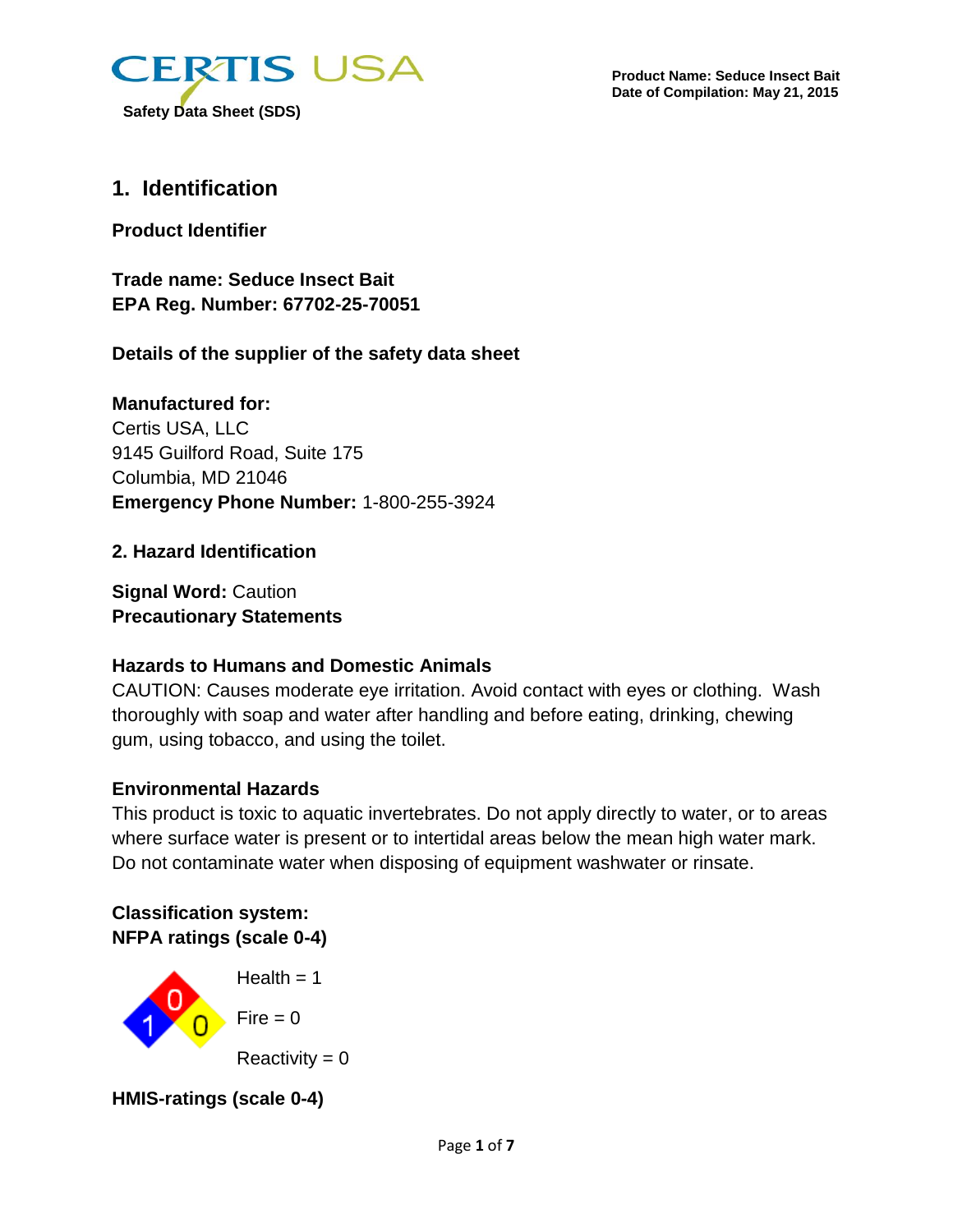



**3. Composition/information on ingredients**

### **Chemical characterization: Mixture**

| <b>Hazardous Components</b> |                          |                           |
|-----------------------------|--------------------------|---------------------------|
| <b>Components</b>           | $%$ (w/w)                | <b>Hazard Information</b> |
| <b>None</b>                 | $\overline{\phantom{0}}$ | $\overline{\phantom{0}}$  |

# **4. First-Aid Measure**

## **Description of first aid measures**

**Inhalation:** Move victim to fresh air. Administer oxygen if breathing is difficult. Give artificial respiration if victim is not breathing.

**Skin:** In case of contact with substance, immediately flush skin with running water for at least 20 minutes. Wash skin with soap and water. Take off contaminated clothing and was before reuse. If skin irritation occurs: Get medical advice/attention.

**Eye:** If in eyes: Rinse cautiously with water for several minutes. Remove contact lenses, if present and easy to do. Continue rinsing. If eye irritation persists: Get medical advice/attention.

**Ingestion:** Do not induce vomiting. If person is drowsy or unconscious and vomiting, place on the left side with head down. Seek medical attention.

**Most important symptoms and effects, both acute and delayed** No further relevant information available

**Indication of any immediate medical attention and special treatment needed.** No further relevant information available.

# **5. Fire-Fighting Measures**

**Extinguishing media**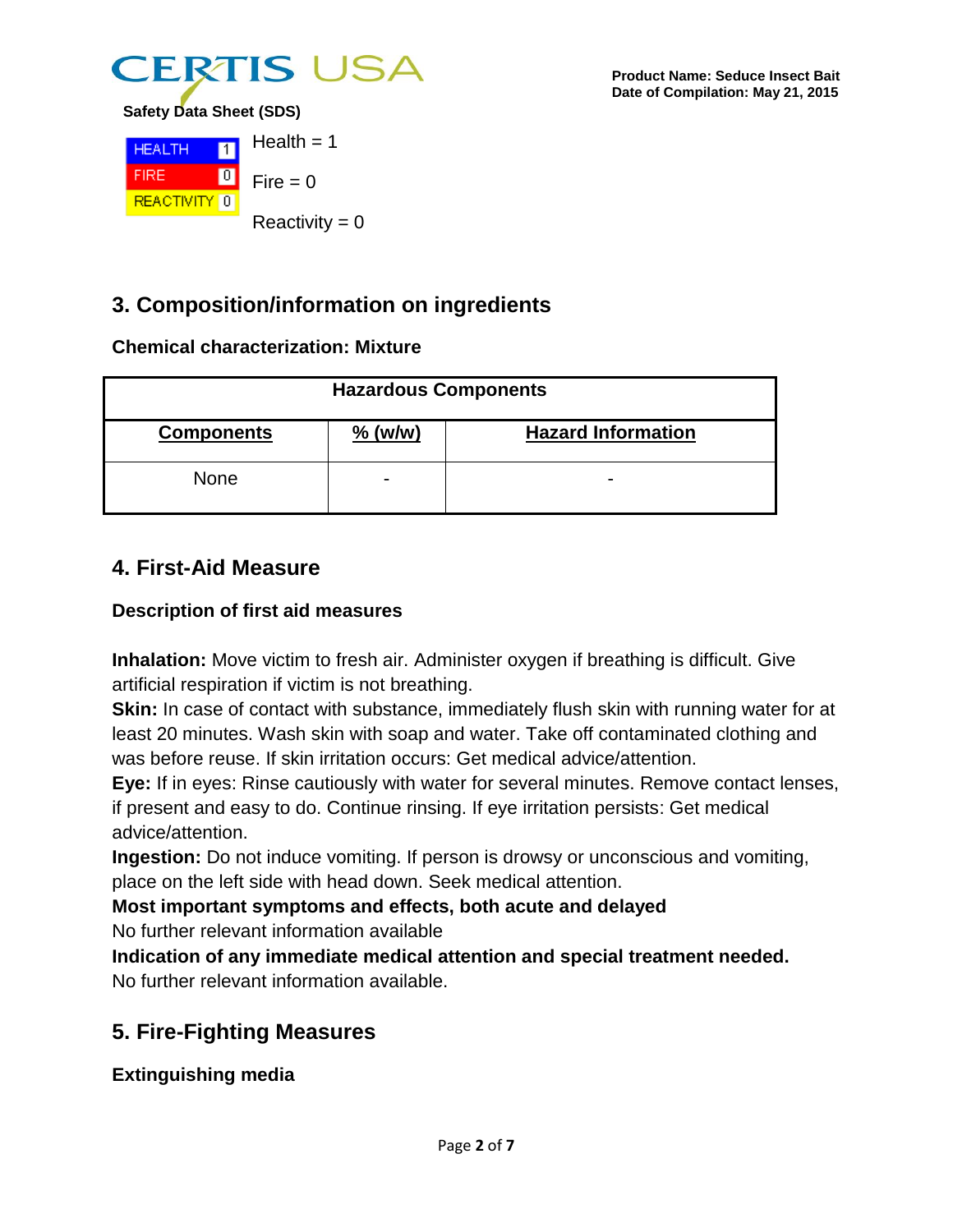

**Suitable Extinguishing Media:** Regular foam, carbon dioxide, dry chemical, water. **Special hazards arising from the substance or mixture:** No further relevant information available.

#### **Advice for firefighters**

**Protective equipment:** No special measures required.

## **6. Accidental Release Measures**

#### **Personal precautions, protective equipment and emergency procedures**

**Personal precautions:** Wear appropriate protective equipment. Do not touch or walk through spilled material. Do not touch damaged containers or spilled material unless wearing appropriate protective clothing.

**Environmental precautions:** Avoid run off to waterways and sewers

#### **Methods and material for containment and cleaning up**

**Containment/Clean-Up Measures:** Sweep up spill and place in appropriate container for disposal.

# **7. Handling and Storage**

#### **Precautions for safe handling**

**Handling:** No special precautions are necessary if used correctly.

#### **Conditions for safe storage, including any incompatibilities**

**Storage:** Store in ambient temperature, well-ventilated place away from excessive heat. Keep container closed when not in use. Keep away from incompatible materials. **Incompatible Materials:** None identified.

## **8. Exposure Controls/Personal Protection**

#### **Control Parameters**

**Components with limited values that require monitoring at the workplace:** Not required.

#### **Exposure controls**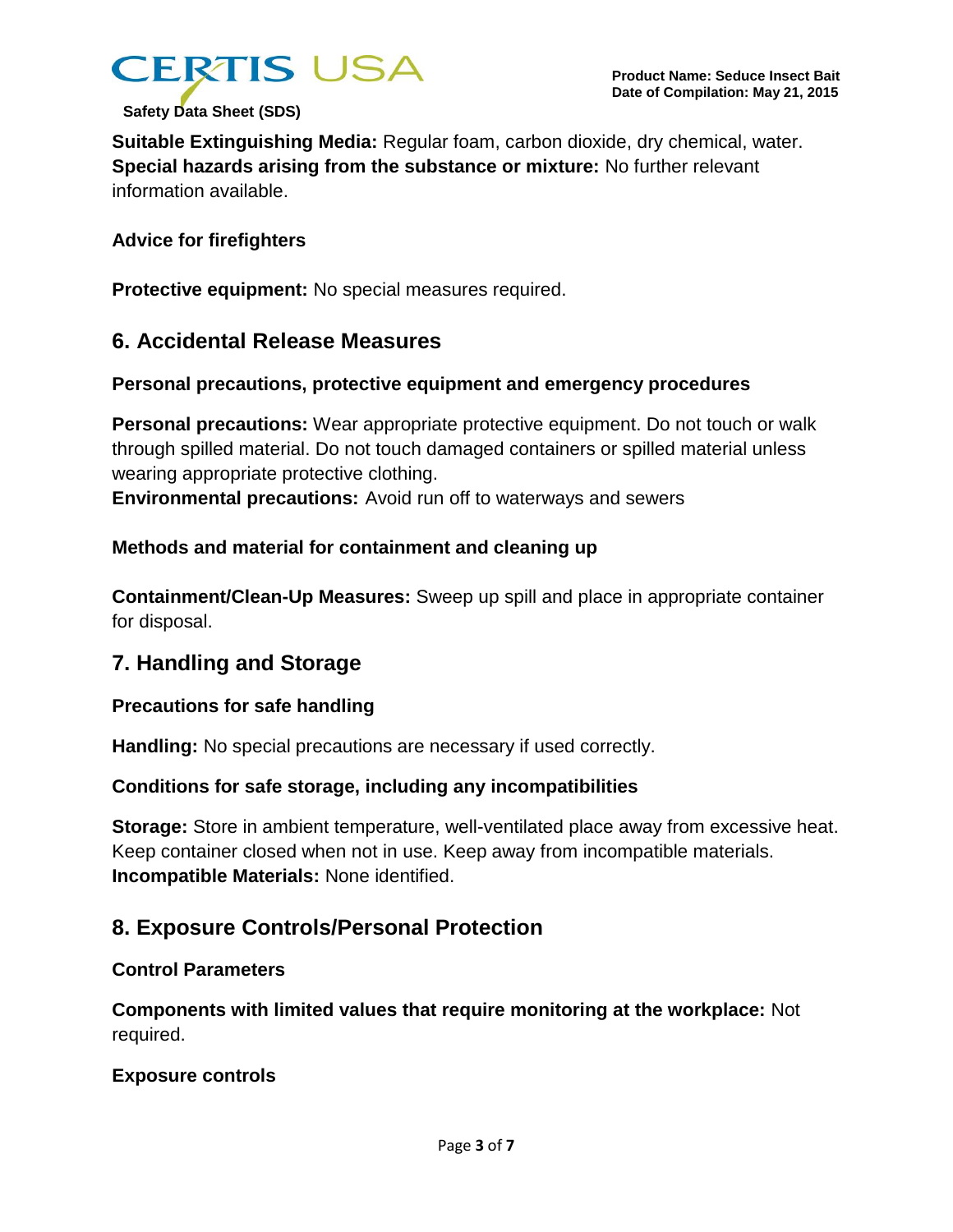

**Personal Protective Equipment**



## **Pictograms:**

**Respiratory:** In case of insufficient ventilation, wear suitable respiratory equipment. Follow the OSHA respirator regulations found in 26 CFR 1910.134. Use a NIOSH/MSHA approved respirator if exposure limits are exceeded or symptoms are experienced.

**Eye/Face:** Wear safety goggles

**Hands:** Wear protective gloves

**Skin/Body:** Where extensive dermal exposure may be expected, either a chemical suit or a chemical apron will be needed.

**General Industrial Hygiene Considerations:** Handle in accordance with good industrial hygiene and safety practice. Wash thoroughly with soap and water after handling and before eating, or drinking. Safety shower and eye wash should be available close to work areas.

**Environmental Exposure Controls:** Follow best practice for site management and disposal of waste. Avoid release to the environment.

# **9. Physical and Chemical Properties**

**Appearance:** Brick red pellets. **Odor:** Wheat, flour smell. **pH:** Not applicable. **Boiling Point:** Not determined **Melting Point:** Not determined **Flash Point:** Non combustible **Flammability:** Product is not flammable **Decomposition Temperature:** Not determined **Heat of Decomposition:** Not determined **Danger of Explosion:** Product does not present an explosion hazard **Upper explosion limits:** Not determined **Lower explosion limits:** Not determined **Vapor Pressure:** Not applicable **Vapor Density:** Not applicable **Evaporation Rate:** Not applicable **Density @ 20ºC (68°F):** 0.75 ± 0.03 g/mL **Water Solubility:** Mainly insoluble **Partition coefficient (n-octanol/water):** Not determined **Viscosity:** Not applicable.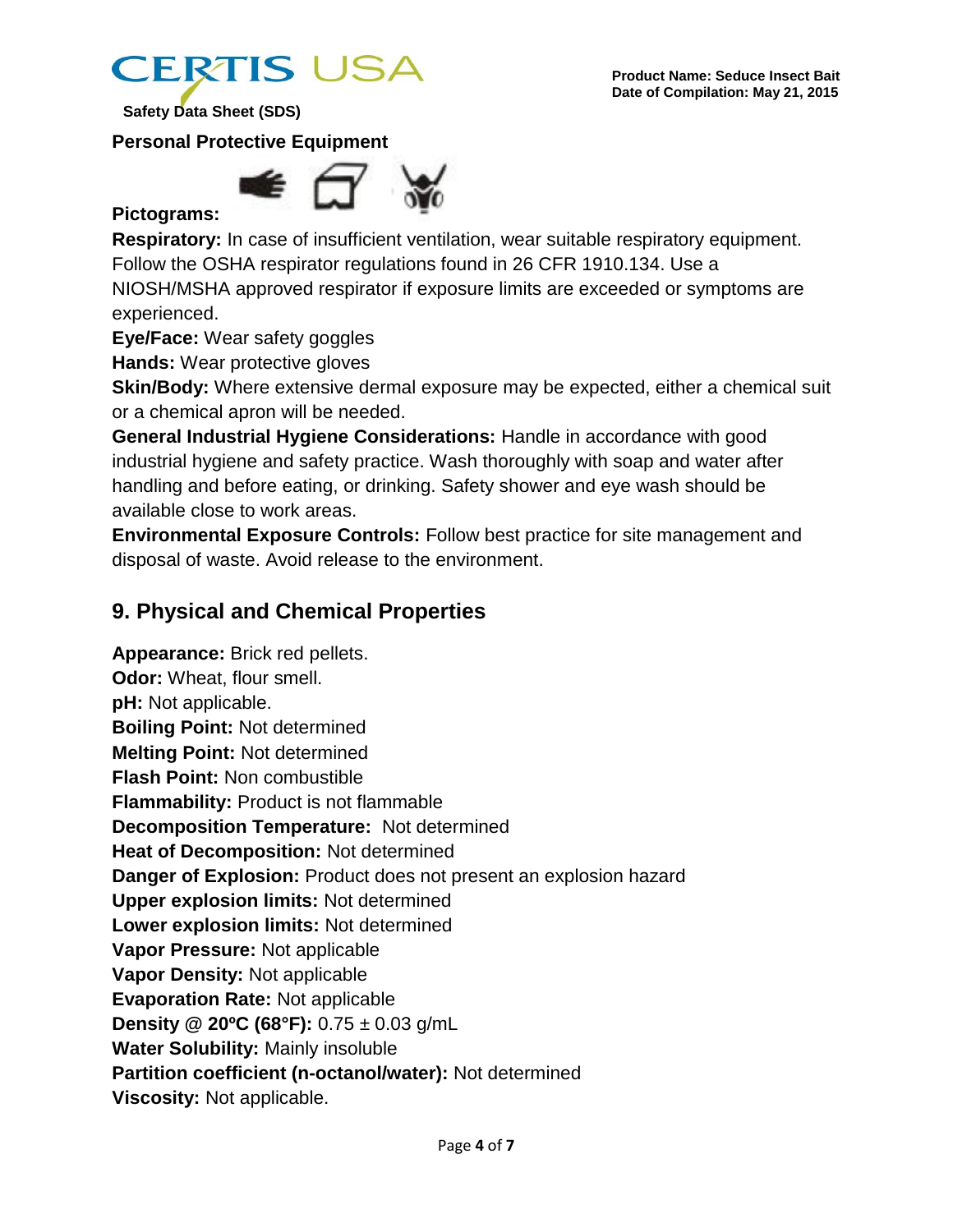

# **10. Stability and Reactivity**

**Reactivity:** No dangerous reaction known under conditions of normal use. **Chemical Stability:** Stable under normal temperatures and pressures. **Possibility of Hazardous Reactions:** No dangerous reactions known. **Conditions to avoid:** Exposure to excessive heat. **Incompatible Materials:** None identified. **Hazardous Decomposition Products:** Carbon monoxide, carbon dioxide, oxides of nitrogen.

#### **11. Toxicological Information**

#### **Information on toxicological effects**

**Acute toxicity:** LD<sub>50</sub> (oral) (rat) Not available; LD<sub>50</sub> (dermal) Not available

#### **Routes of Entry**

**Skin:** None identified. **Eyes:** May causes irritation. **Ingestion:** None identified. **Inhalation:** May cause irritation.

### **Carcinogenic Categories**

**IARC (International Agency for Research on Cancer):** Substance is not listed **NTP (National Toxicology Program):** Substance is not listed

## **12. Ecological Information**

**Toxicity:** No further relevant information available. **Persistence and Degradability:** No further relevant information available. **Mobility in Soil:** No further relevant information available. **Other Adverse Effects:** No studies have been found

### **13. Disposal Considerations**

### **Waste Treatment Methods**

**Product Waste:** Dispose of content and/or container in accordance with local, regional, national, and/or international regulations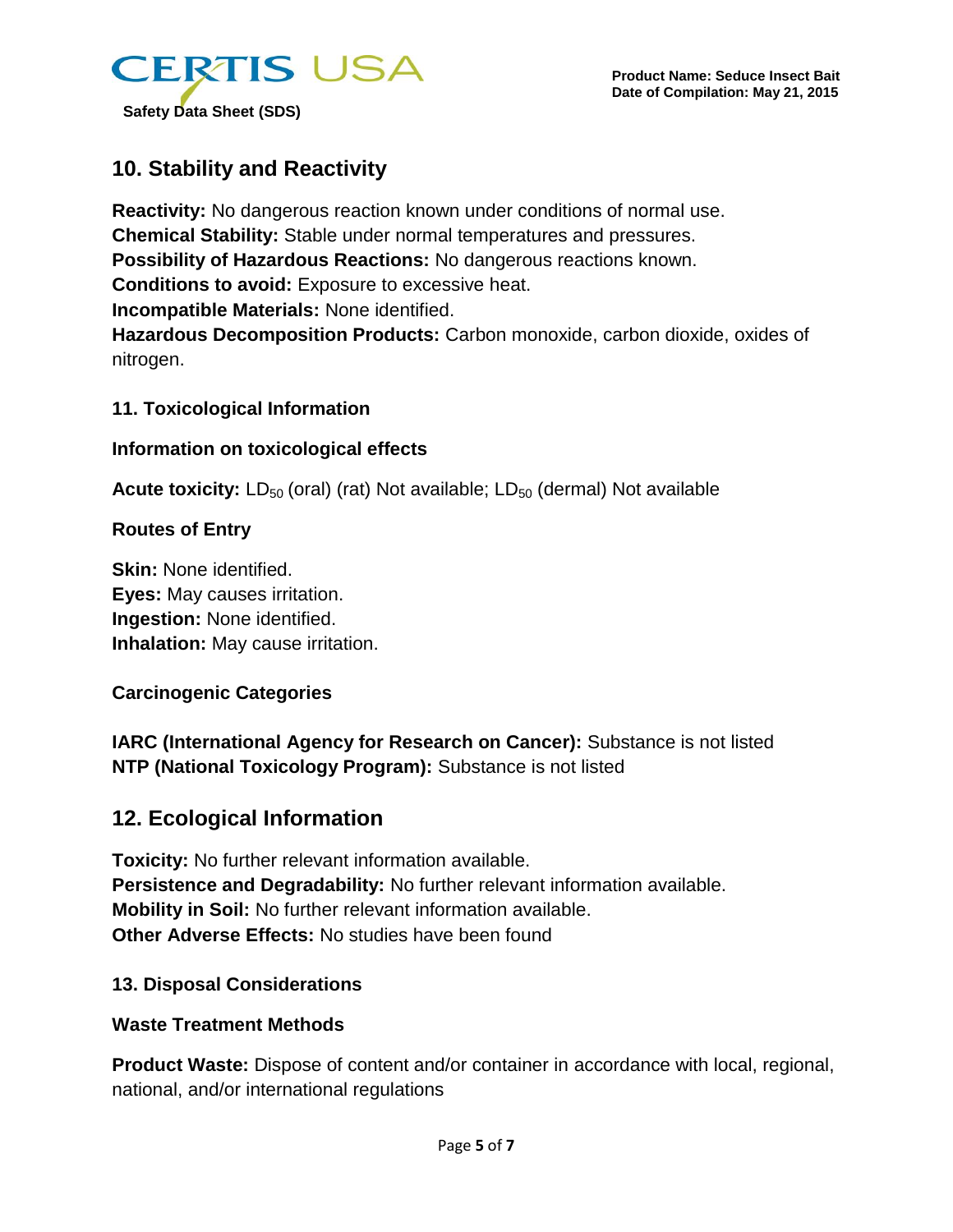

**Packaging Waste:** Dispose of content and/or container in accordance with local, regional, national, and/or international regulations

# **14. Transport Information**

**DOT Classification:** Not regulated by US DOT Highway regulations. **U.S. Surface Freight Classification:** NMFC item 155050, LTL Class: 70 Insecticide **UN Number:** Non-Hazardous. Not regulated. **IMDG Class (sea):** Non-Hazardous. Not regulated. **IATA Class (air):** Non-Hazardous. Not regulated. **Marine Pollutant:** No **Packing Group: Not regulated. Hazard Label(s):** Non-Hazardous. Not regulated. **ADR Class (road):** Not regulated. **Proper Shipping Name(s):** Not regulated. **Reportable Quantity:** None

# **15. Regulatory Information**

**Safety, Health, and Environmental Regulations/Legislation Specific for the Substance or Mixture**

**SARA:** N/A

**Section 355 (Extremely Hazardous Substance):** Substance is not listed. **Section 313 (Specific Toxic Chemical Listings):** Substance is not listed. **TSCA (Toxic Substance Control Act):** Substance is not listed.

**Proposition 65**

**Chemicals Known to Cause Cancer:** Substance is not listed.

**Chemicals Known to Cause Reproductive Toxicity for Females:** Substance is not listed.

**Chemicals Known to Cause Reproductive Toxicity for Males:** Substance is not listed.

**Chemicals Known to Cause Developmental Toxicity:** Substance is not listed. **National Regulations:** Substance is not listed.

**State Right to Know: Substance is not listed.** 

### **16. Other Information**

**Last Revision Date:** May 21, 2015